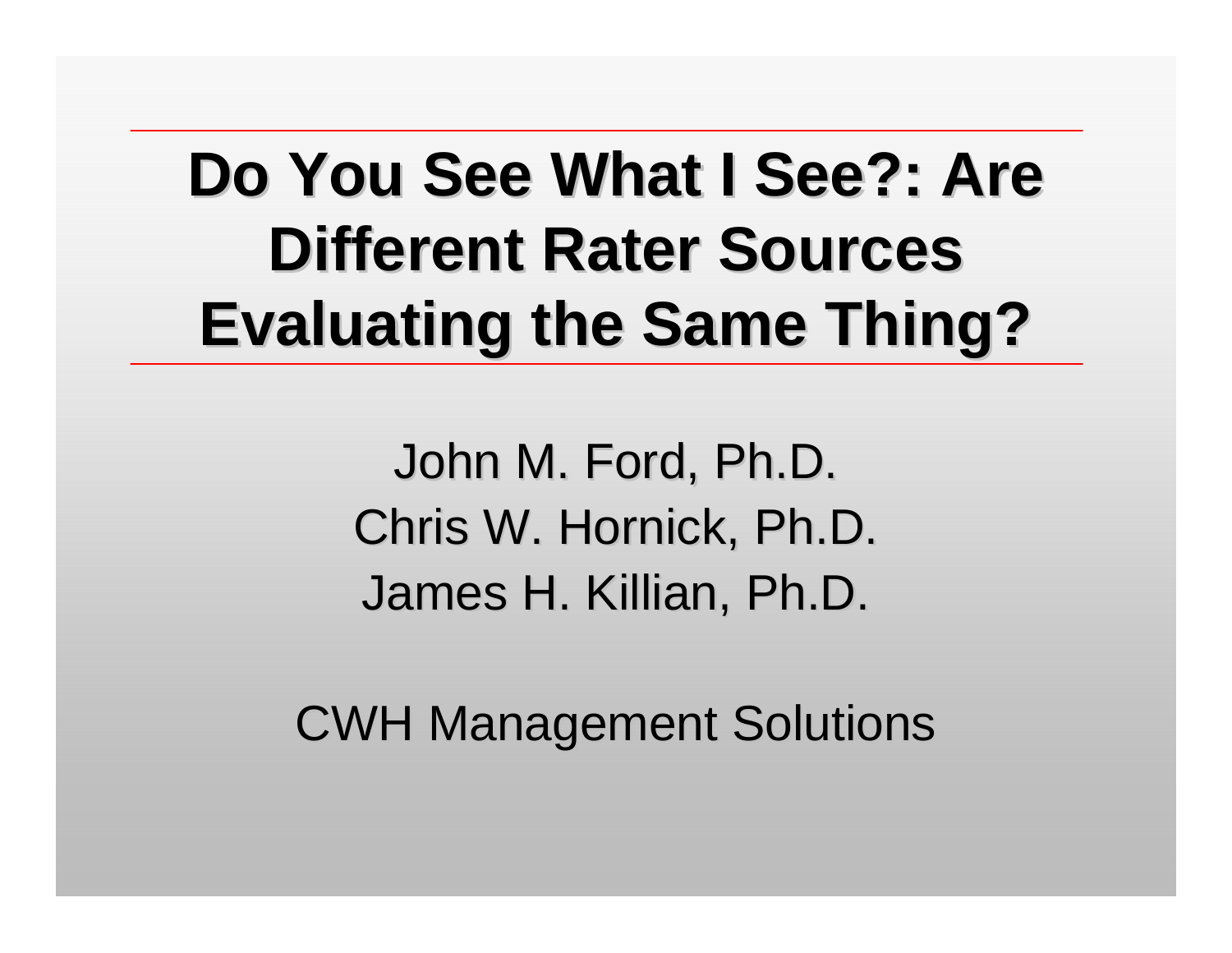# **Critical Role of Job Critical Role of Job Performance in Organizations Performance in Organizations**

- Administrative Decisions
	- –– Compensation
	- –– Promotion
	- –- Termination/Retention
- Developmental Processes
	- –– Training
	- –– Performance Management
- Research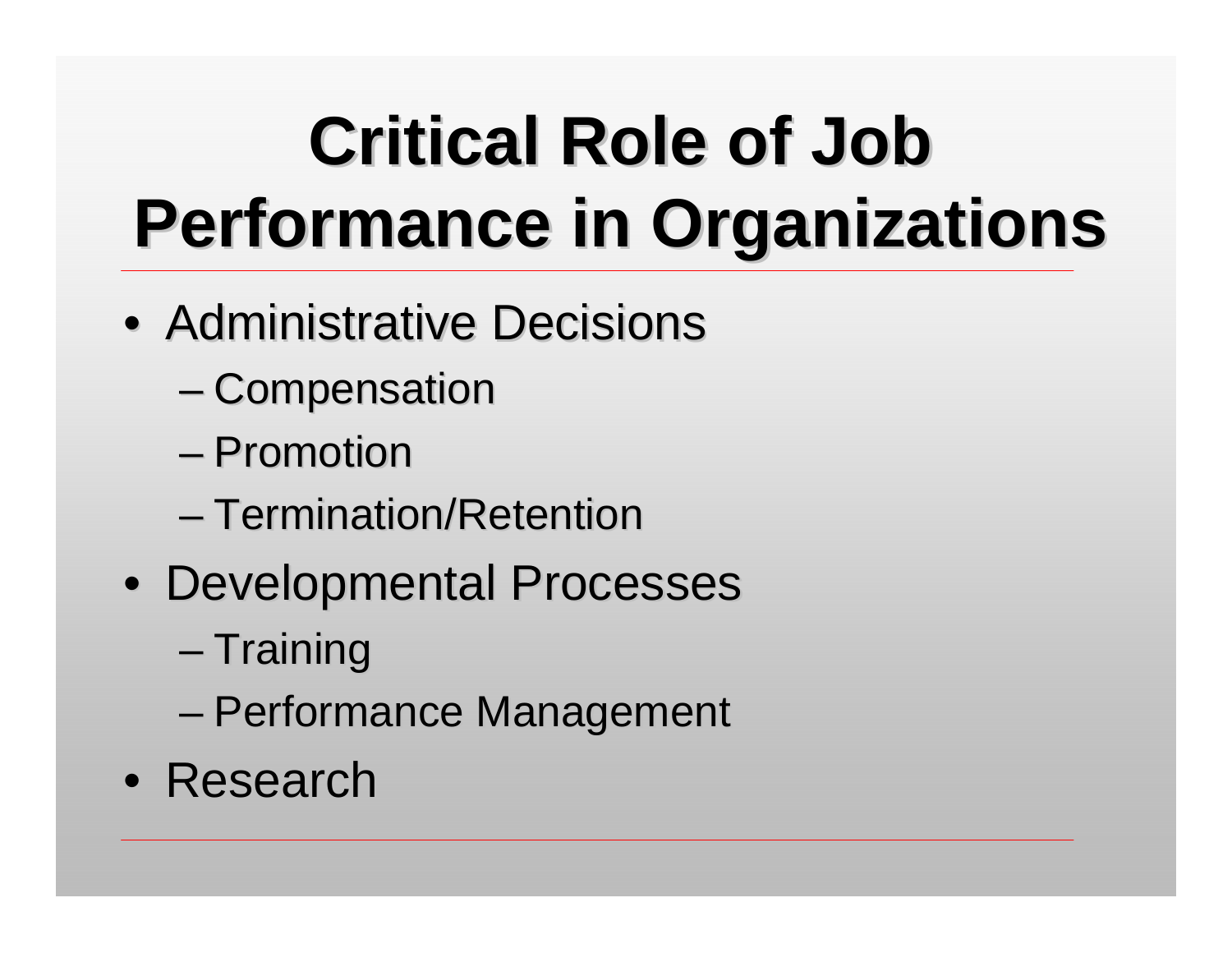## **Source of Performance Ratings Ratings**

- Most Common Source—Supervisor Ratings (Murphy & Cleveland, 1995) Ratings (Murphy & Cleveland, 1995)
- Use of Multisource Feedback Systems (MSFSs) Increasing.
	- –– Increased Reliability
	- –– Reduction in Rater Bias
	- –– Increased Coverage of the Performance Domain.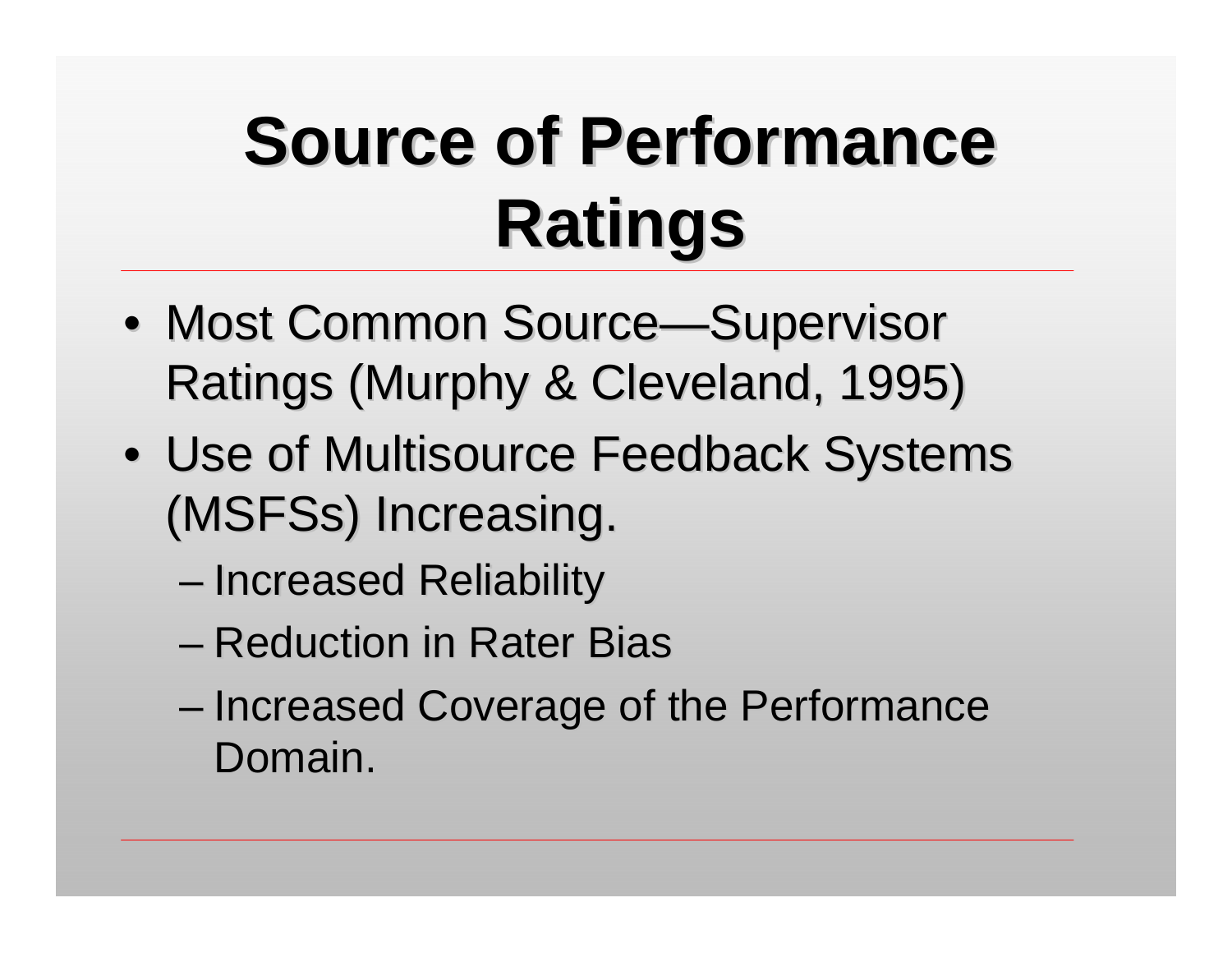# **Critical Assumption of MSFSs Critical Assumption of MSFSs**

- Different Sources Provide Unique Perspectives on Ratee Performance (Borman, 1997) (Borman, 1997)
	- –– Rater Agreement
		- Higher Agreement Within Sources
		- Lower Agreement Between Sources
	- –– Incremental Validity
		- Conway, Lombardo, & Sanders (2001)
		- Atwater, Ostroff, Yammarino, & Fleenor (1998)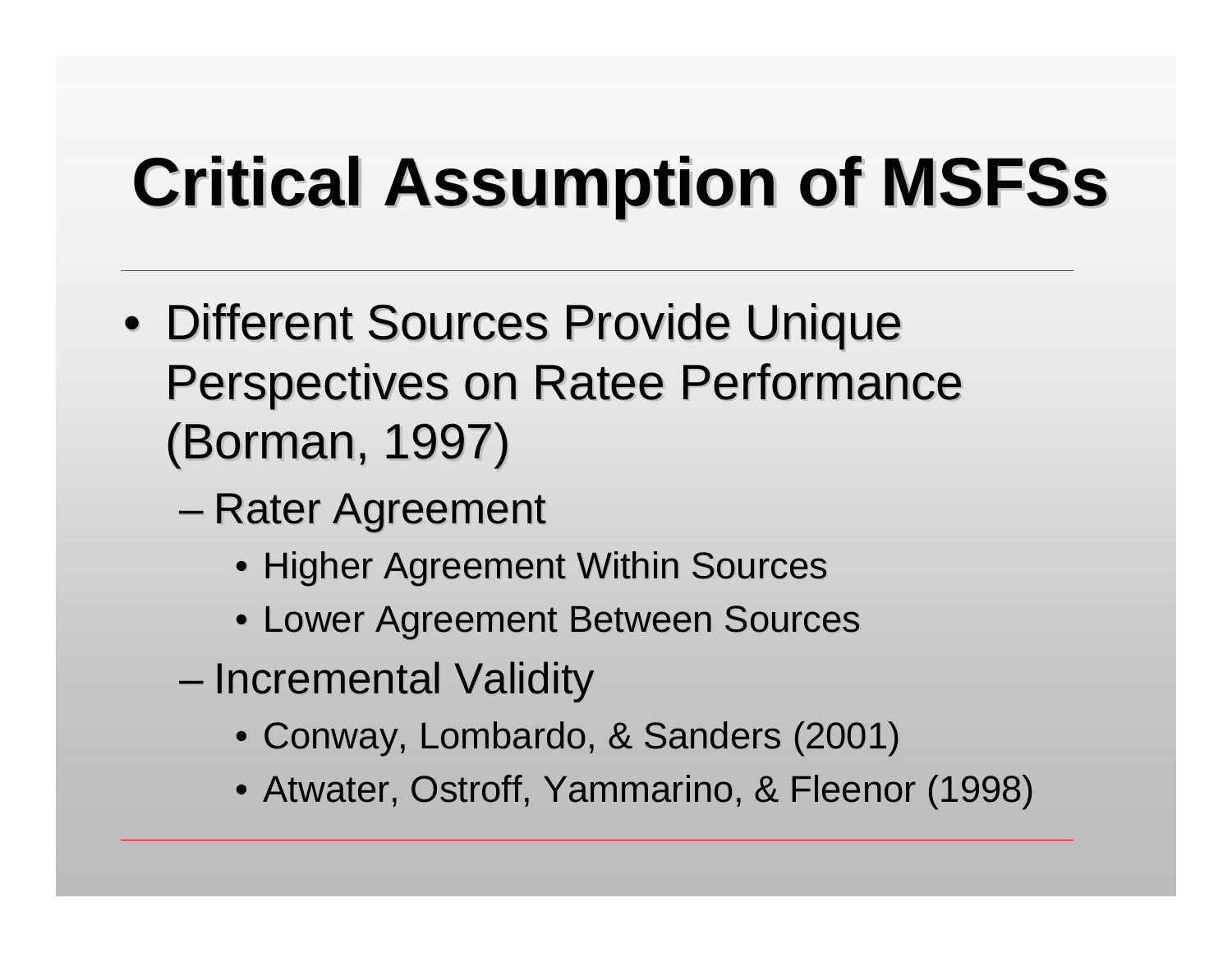## **Factors that Influence Performance Ratings Performance Ratings**

- Ratee Effects (Actual Performance)
- Rater Effects
	- Bias/Idiosyncratic
	- –– Rater Perspective
- Measurement Error

#### Scullen, Mount, & Goff (2000)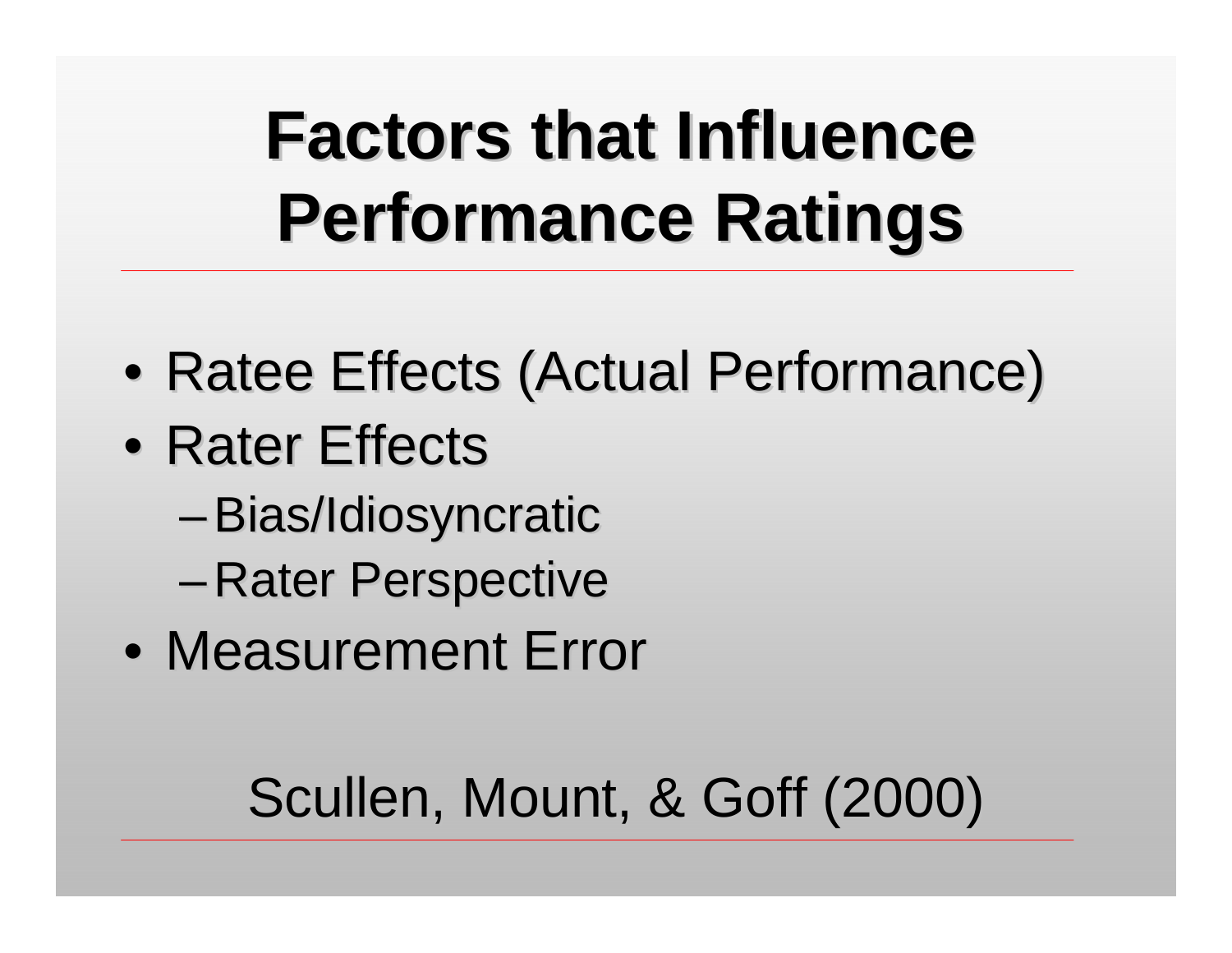## **Potential Explanations of Potential Explanations of Rater Perspective Effects Rater Perspective Effects**

- $\bullet$ • Different Mental Models
	- –Different Focus
	- $-Differential$  Dimension Weightings
- $\bullet$ • Different Performance Samples
	- –Different Opportunity to Observe
	- –Changes in Performance Due to Changes in Performance Due to Rater Source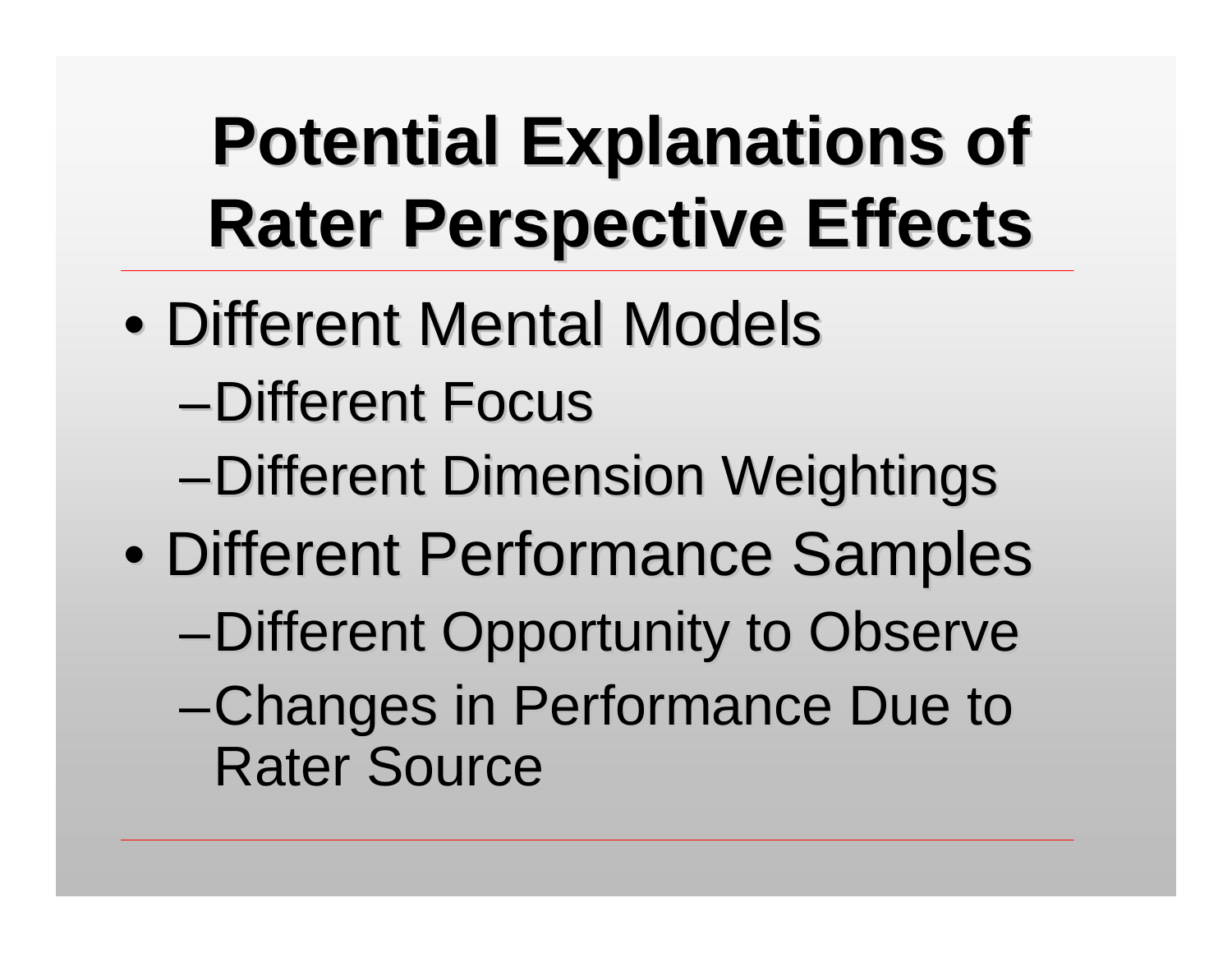## **Supervisor Ratings Supervisor Ratings**

- Focus on:
	- –Production
	- –Technical Proficiency Technical Proficiency
	- –Dependability
- Research
	- Oppler, Campbell, Pulakos, & Borman (1992)
	- –Borman, White, & Dorsey (1994)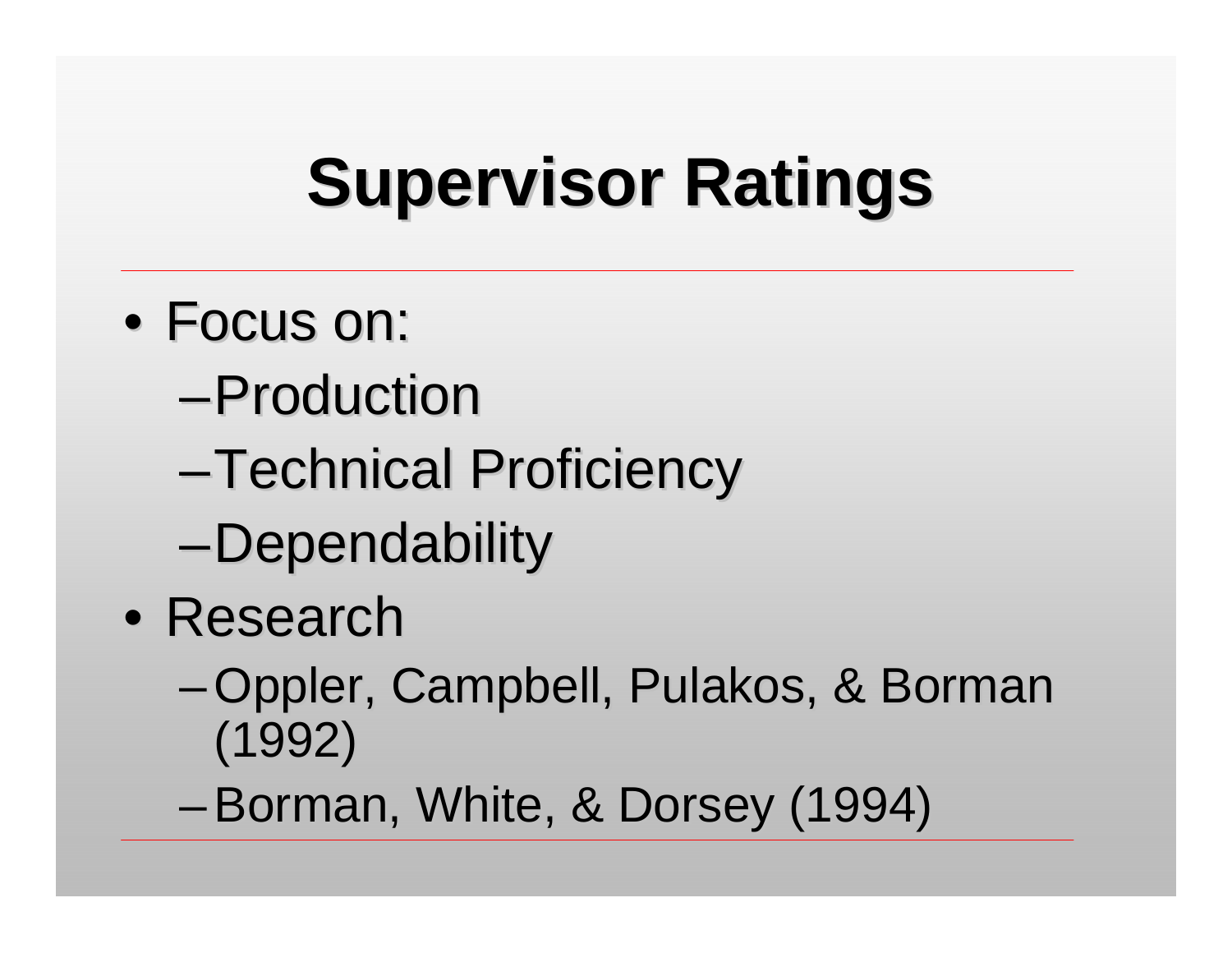## **Peer Ratings Peer Ratings**

#### • Focus on:

- –– Interpersonal Skills
- Organizational Citizenship Behaviors (OCBs )
- –- Competence
- –– Dependability
- Research

–Borman, White, & Dorsey (1994)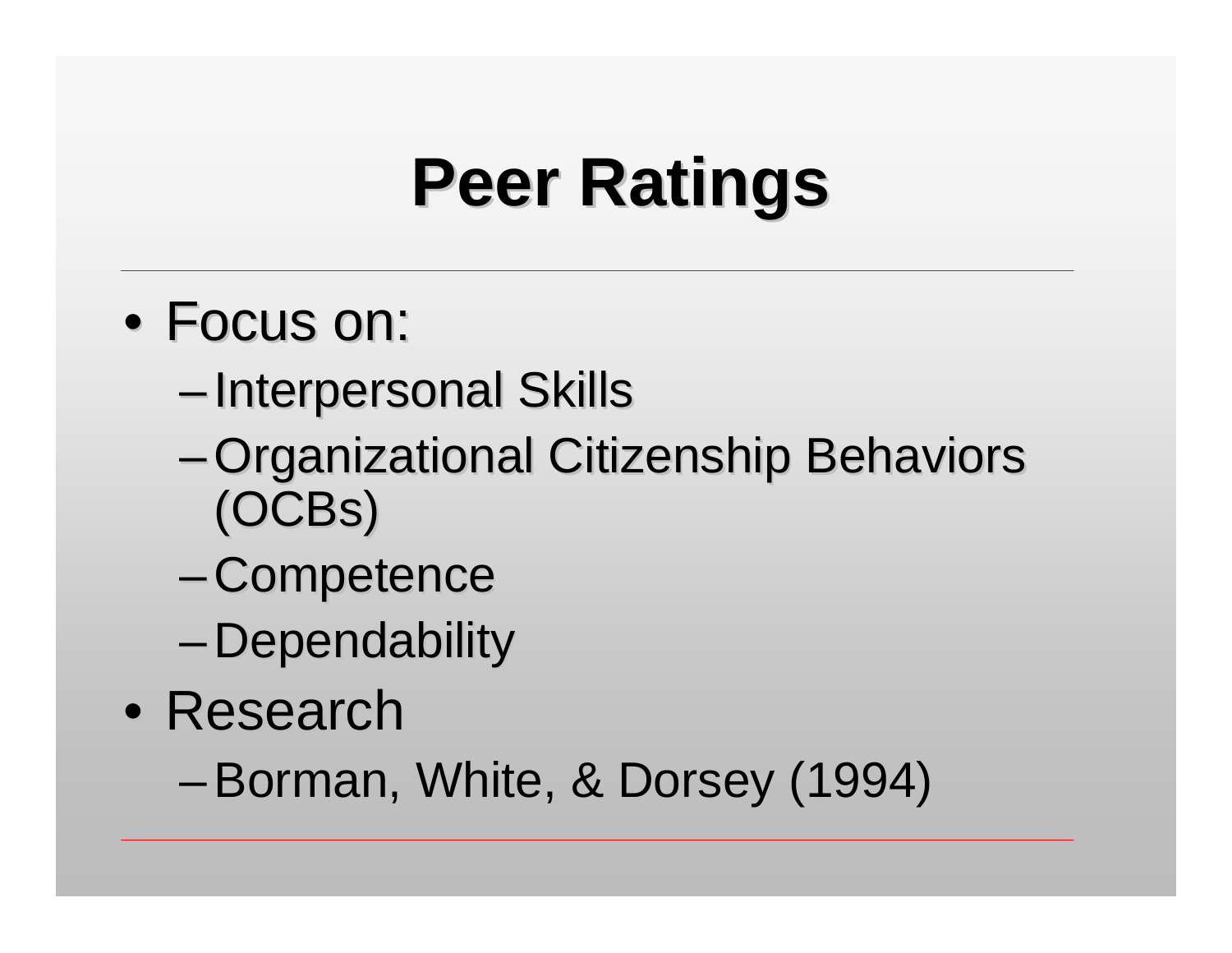## **Self Ratings**

 $\bullet$ • Focus on: –Ability • Cognitive • Physical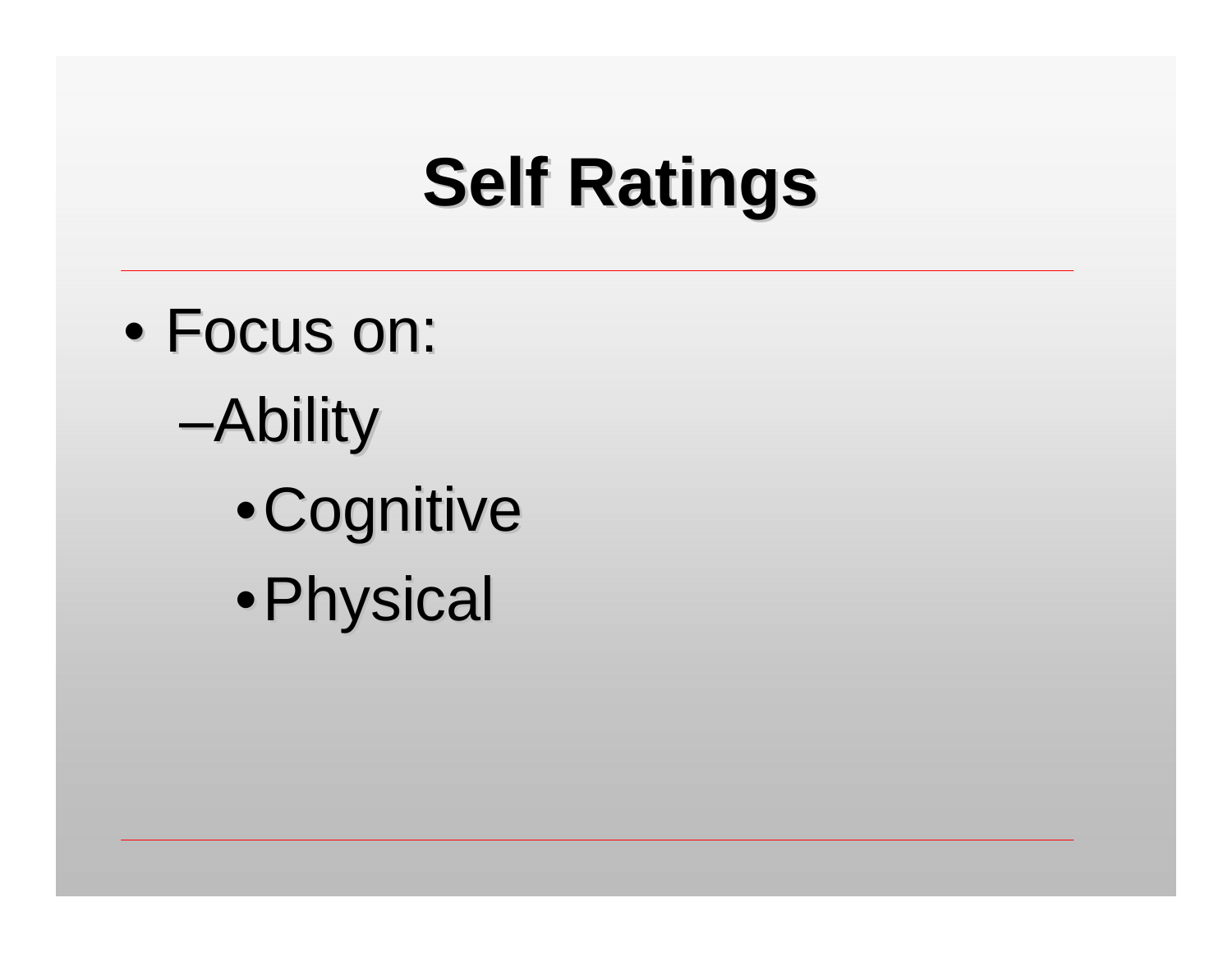## **Purpose of Current Study Purpose of Current Study**

- $\bullet$ • Do raters from different perspectives evaluate overall perspectives evaluate overall performance differently?
- $\bullet$ • What factors influence each rater perspective?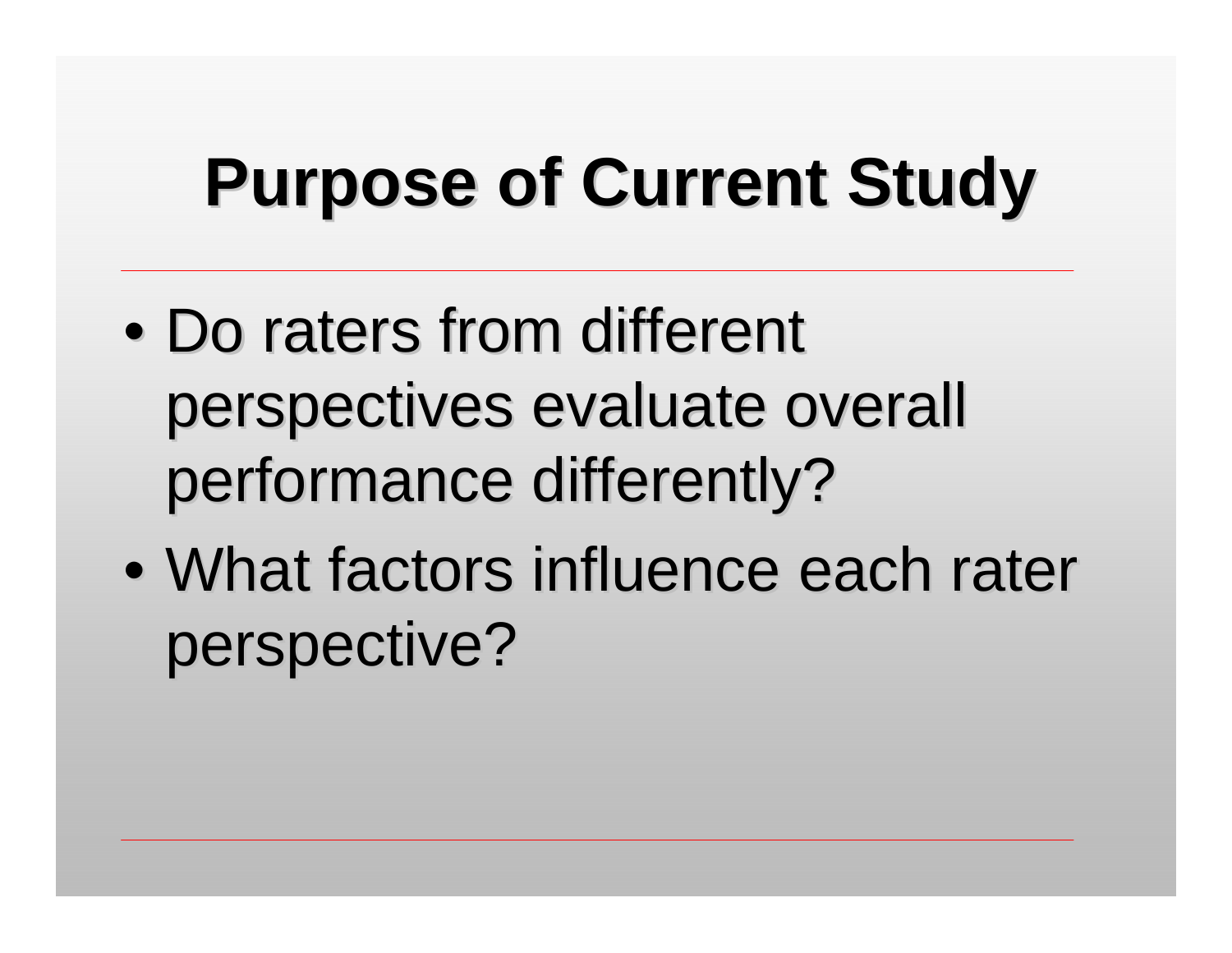## **Unique Features of Current Study**

- $\bullet$ • Examines Broader Range of Performance Dimensions than **Previous Research**
- $\bullet$ • Includes Self Ratings
- $\bullet$ • Purpose of Ratings—Research
- $\bullet$ • Utilizes Nationwide Firefighter Sample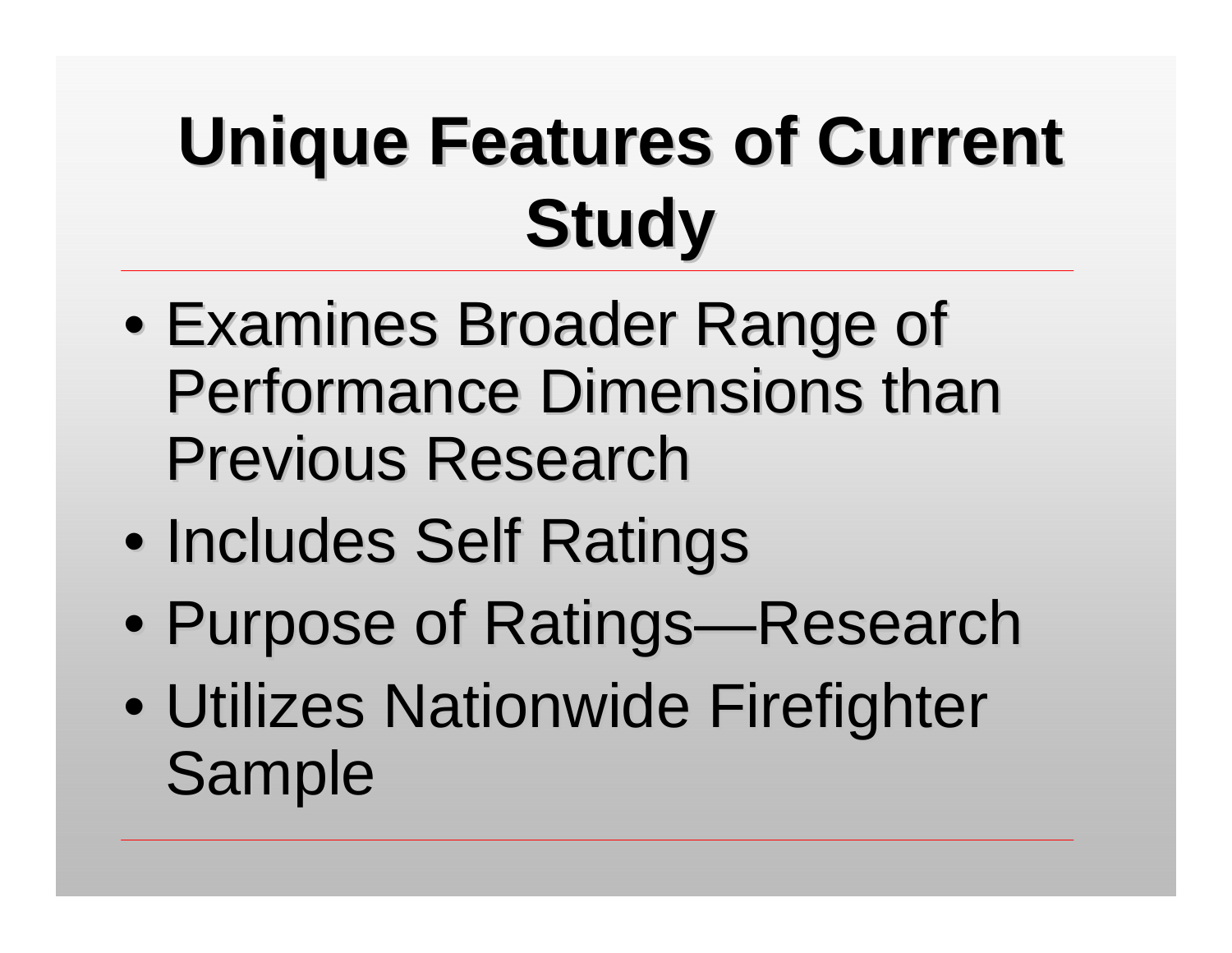# **Sample**

- 469 Firefighters
- Nationwide Sample (17 Depts)
- Demographics
	- –– 84% White, 8% African American, 6% Hispanic
	- –– 96% Male, 4% Female
	- –– Mean Age—35 years-old
- Research Sample
- Voluntary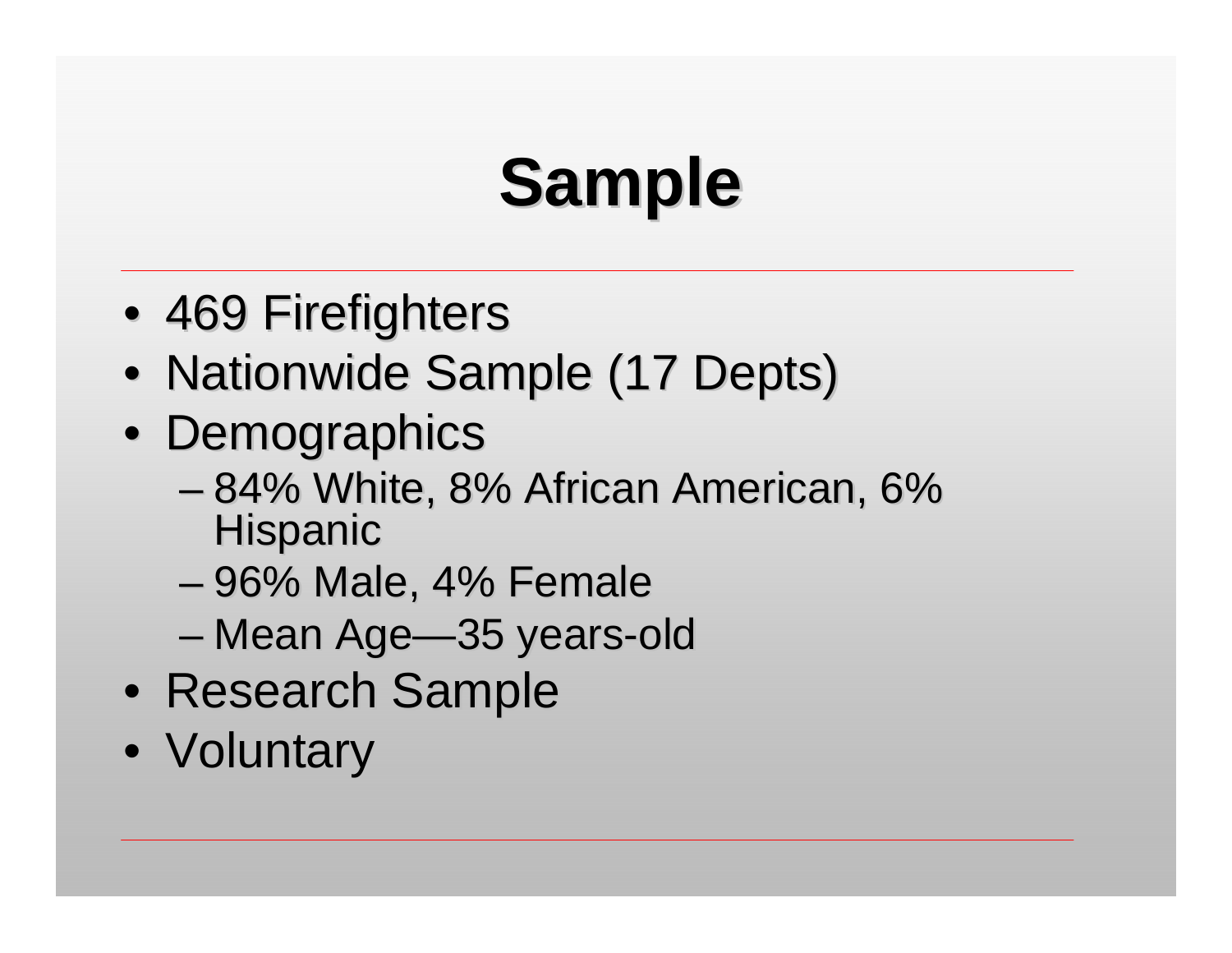#### **Performance Measures Performance Measures**

**OCBs Practical Intelligence Interpersonal Skills Cognitive Skills** Communication Skills Communication Skills Physical Ability Physical Ability **Mechanical Ability**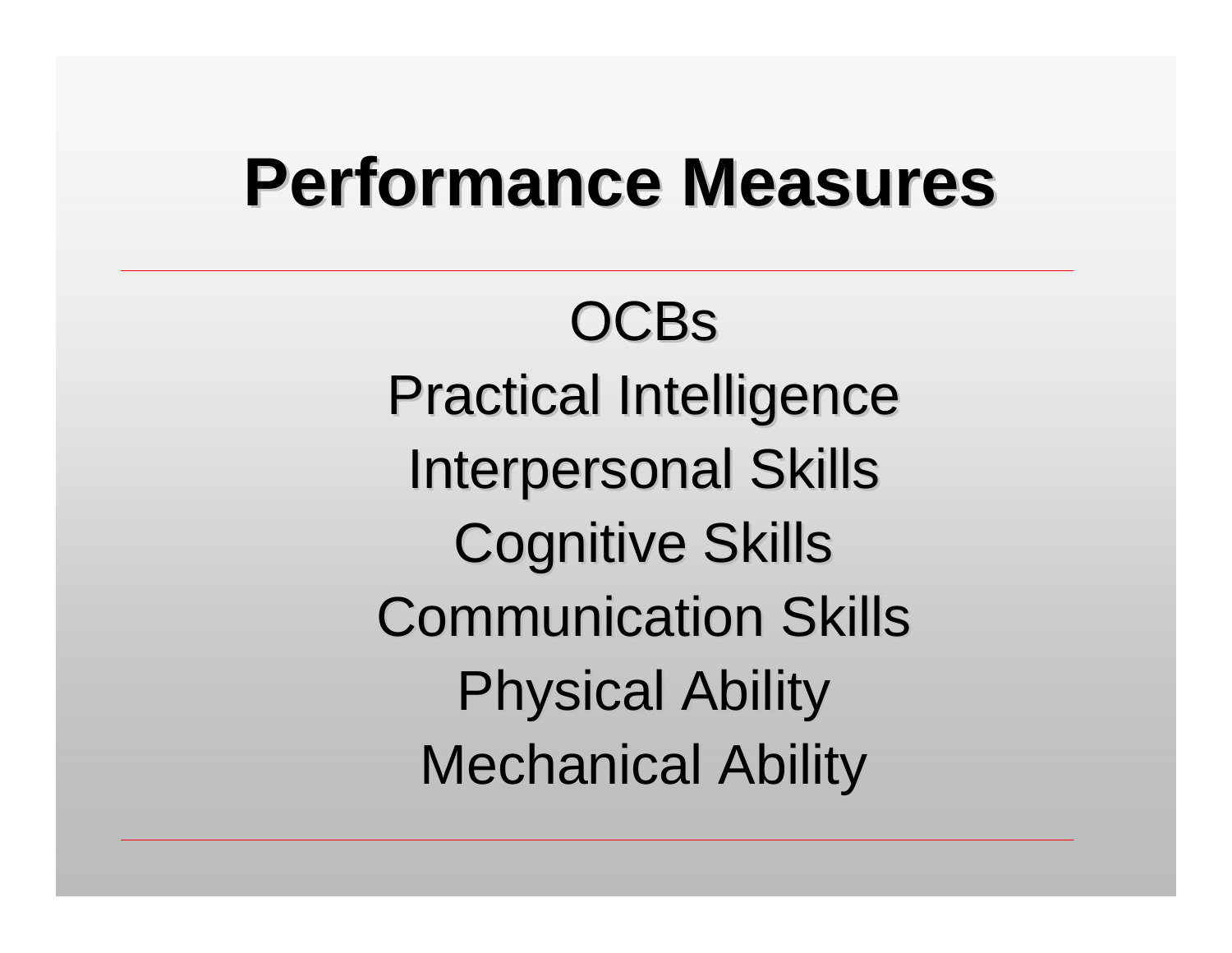## **Correlations Between Rater Sources Sources**

-Supervisor-Peer: 0.34\* –Supervisor Supervisor -Self: .15\* –Peer -Self: .15\*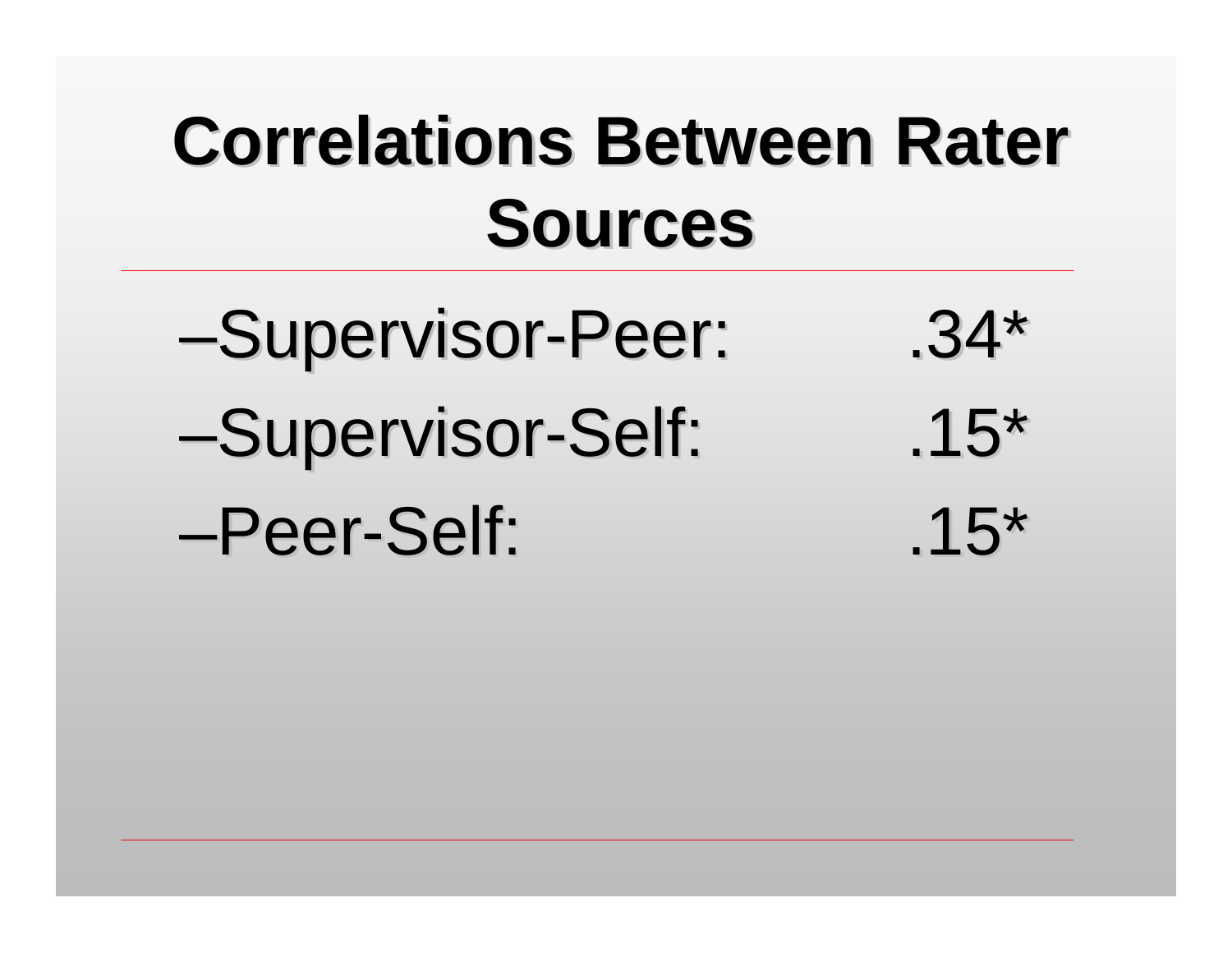#### **Dimension Correlations with Overall Performance Overall Performance**

| <b>Dimension</b>  | Supervisor | Peer   | Subordinate |
|-------------------|------------|--------|-------------|
| <b>OCBs</b>       | $.57*$     | $.72*$ | $.45*$      |
| <b>Practical</b>  | $.44*$     | $.68*$ | $.43*$      |
| Interpersonal     | $.32*$     | $.69*$ | $.41*$      |
| Cognitive         | $.50*$     | $.63*$ | $.49*$      |
| Communication     | $.42*$     | $.66*$ | $.39*$      |
| <b>Physical</b>   | $.35^*$    | $.47*$ | $.35*$      |
| <b>Mechanical</b> | $.30*$     | $.45*$ | $.18*$      |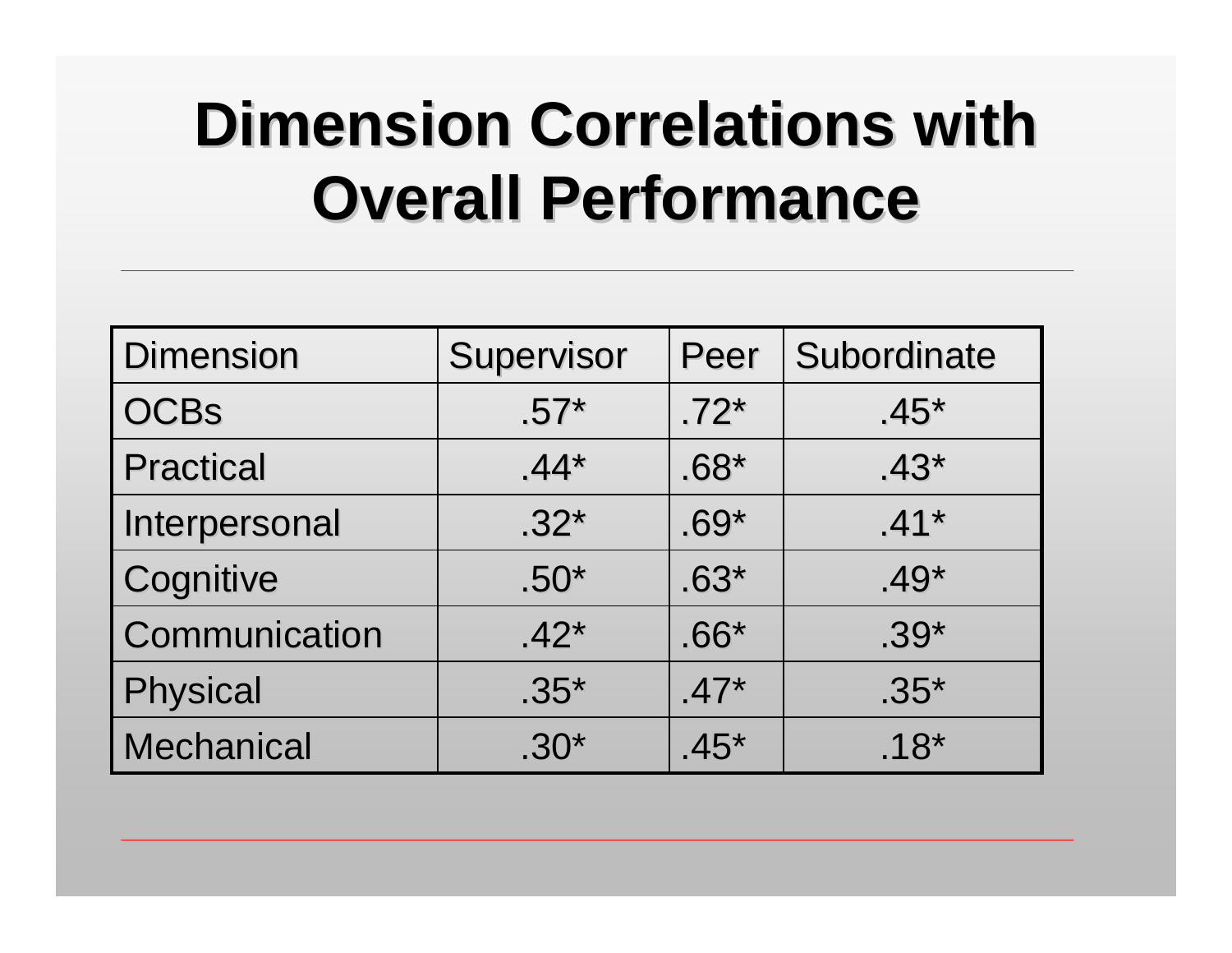## **Supervisor Ratings Expectations Expectations**

## **OCBs Cognitive Skills** Practical Intelligence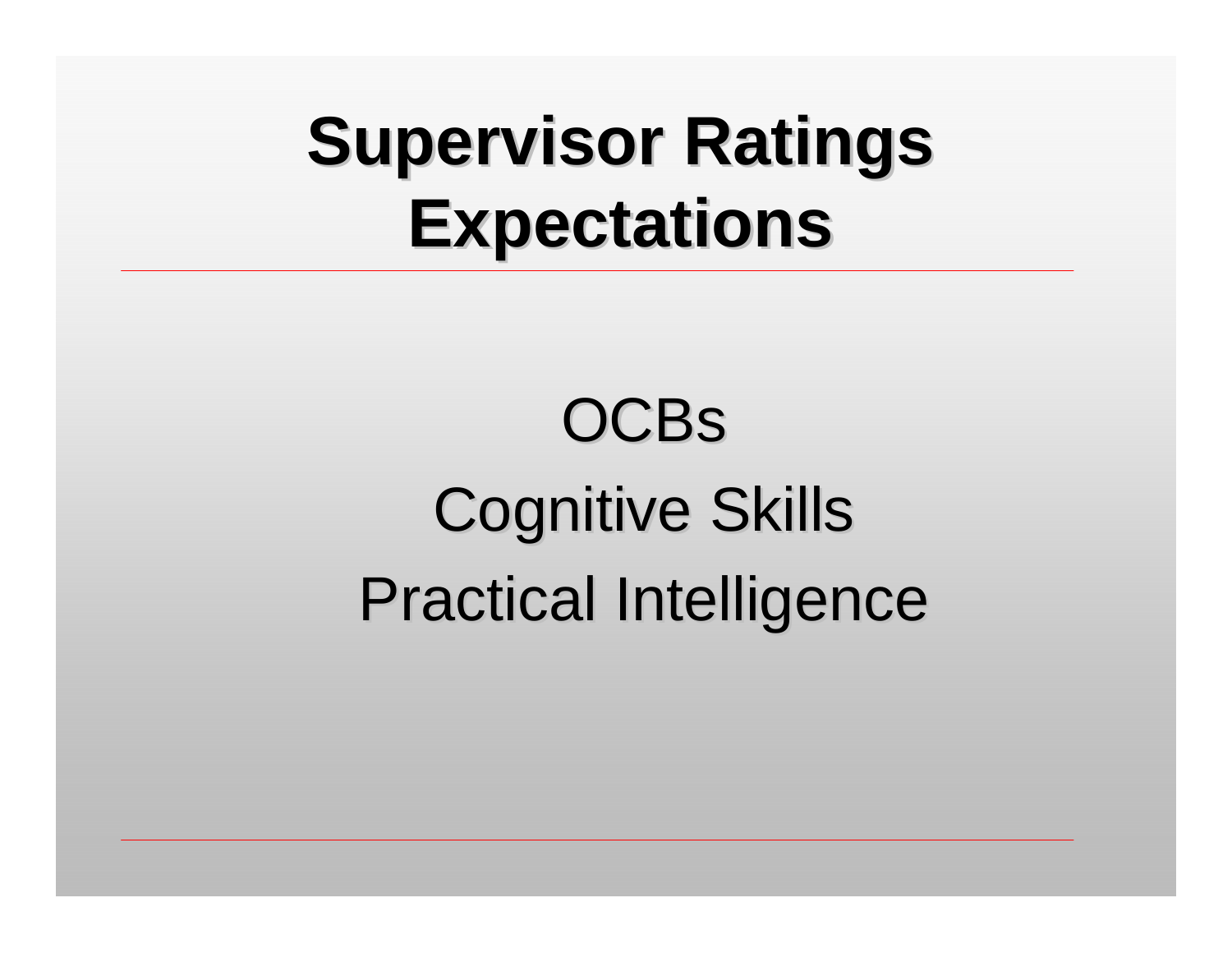#### **Supervisor Ratings Results**

## **OCBs** Interpersonal Skills (Suppressor) Cognitive Skills Cognitive Skills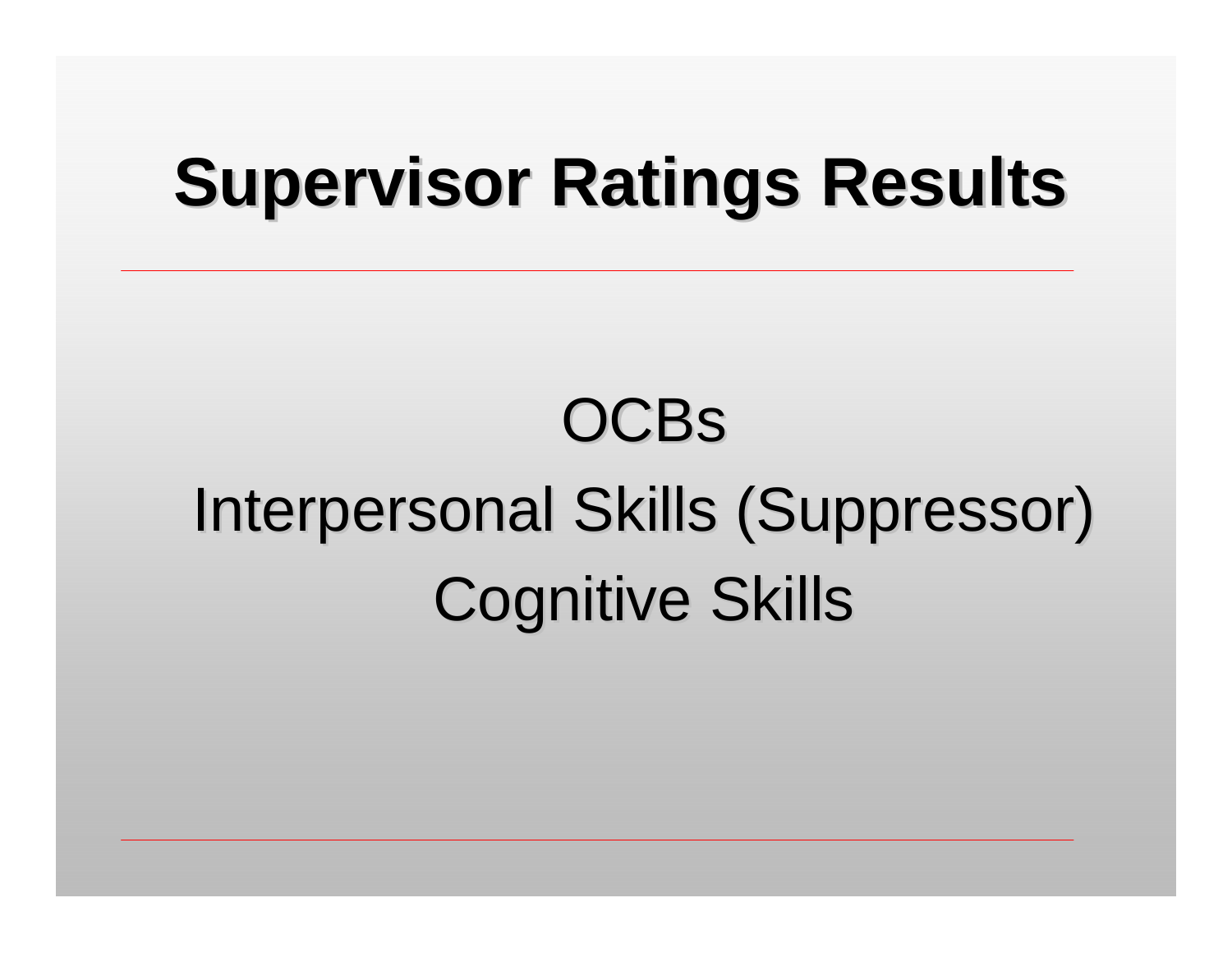#### **Peer Ratings Expectations Peer Ratings Expectations**

## **OCBs Interpersonal Skills** Communication Skills Communication Skills Physical Ability Physical Ability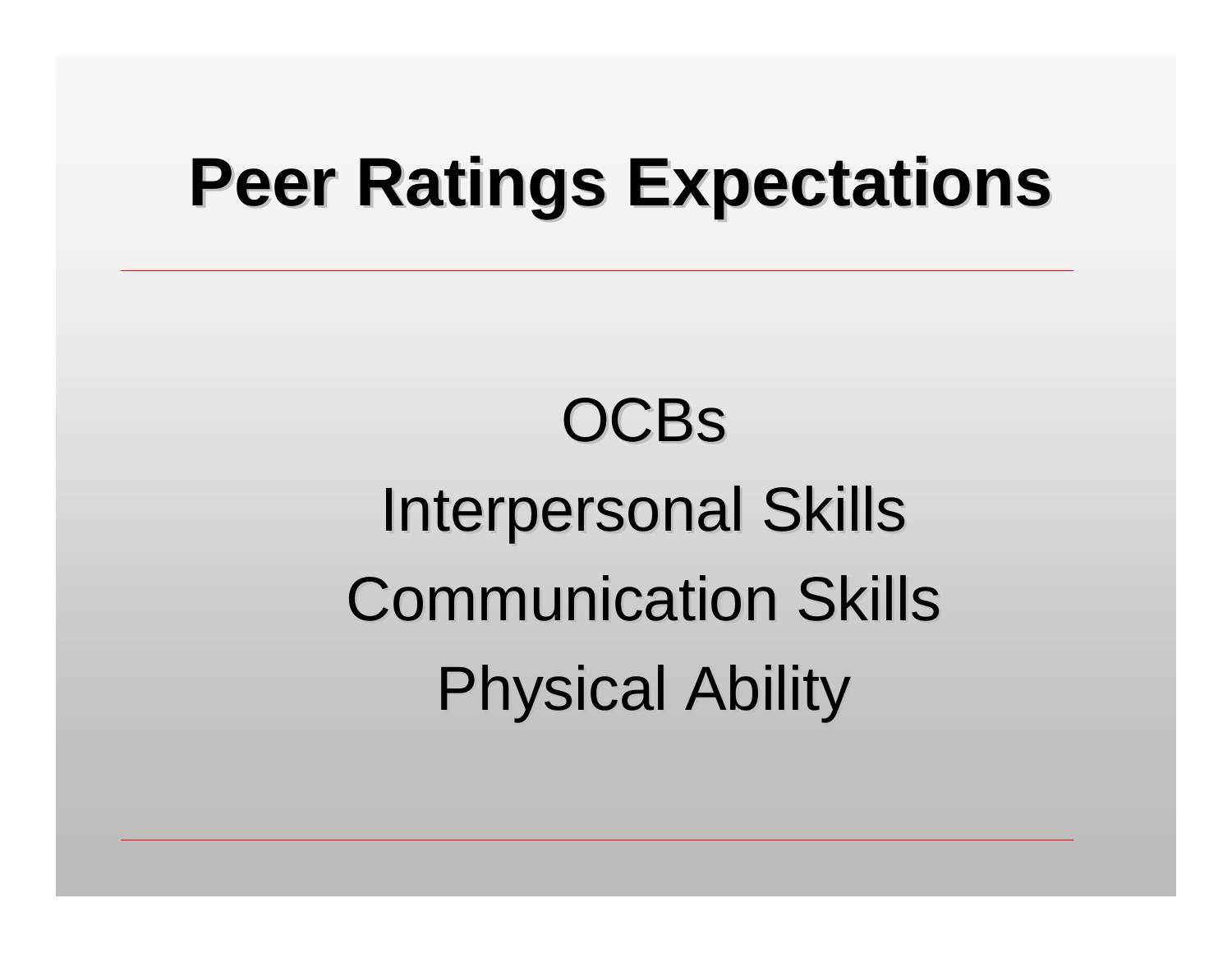#### **Peer Ratings Results Peer Ratings Results**

## **OCBs** Practical Intelligence Practical Intelligence **Interpersonal Skills Mechanical Ability**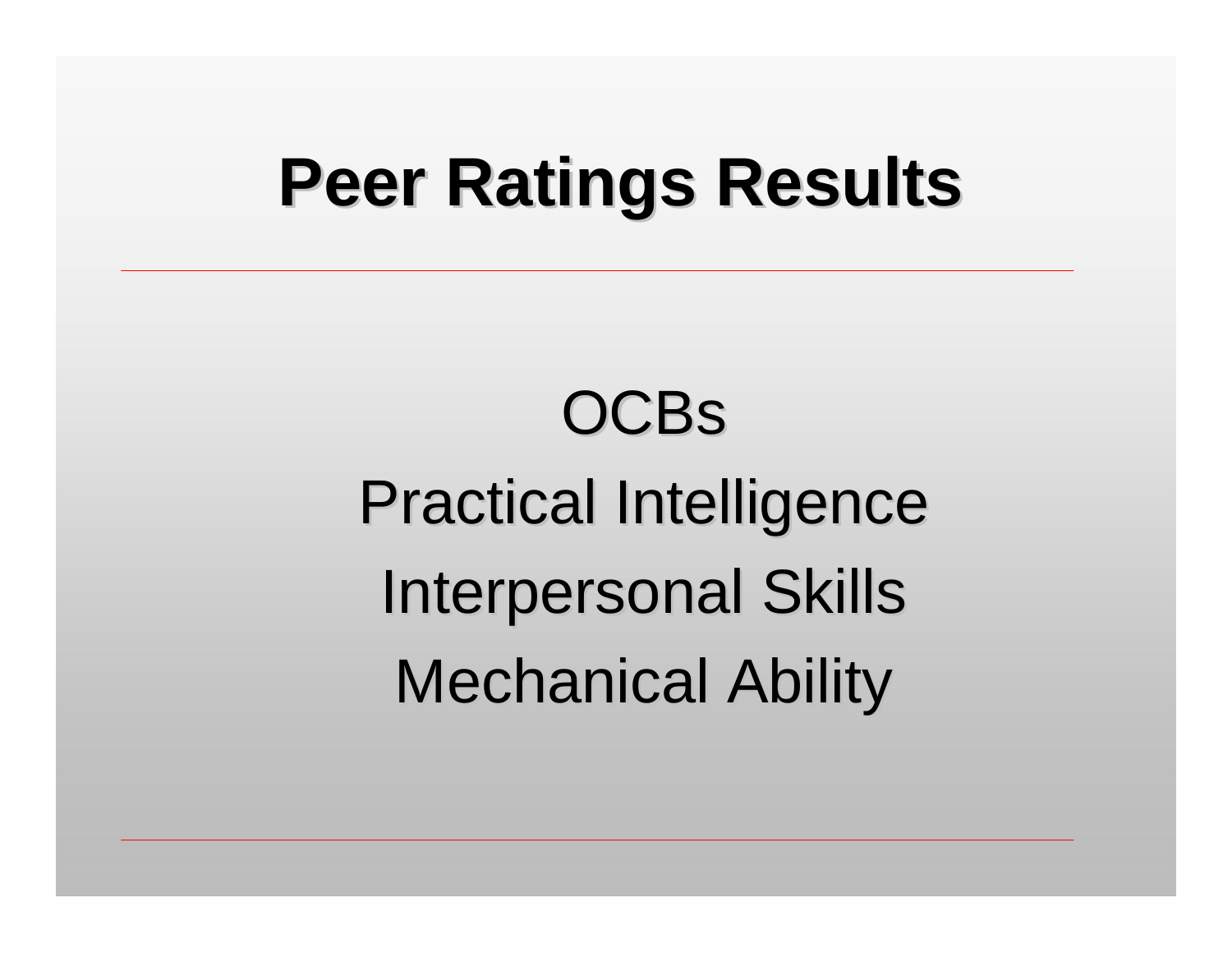### **Self Ratings Expectations**

**Cognitive Skills Physical Ability**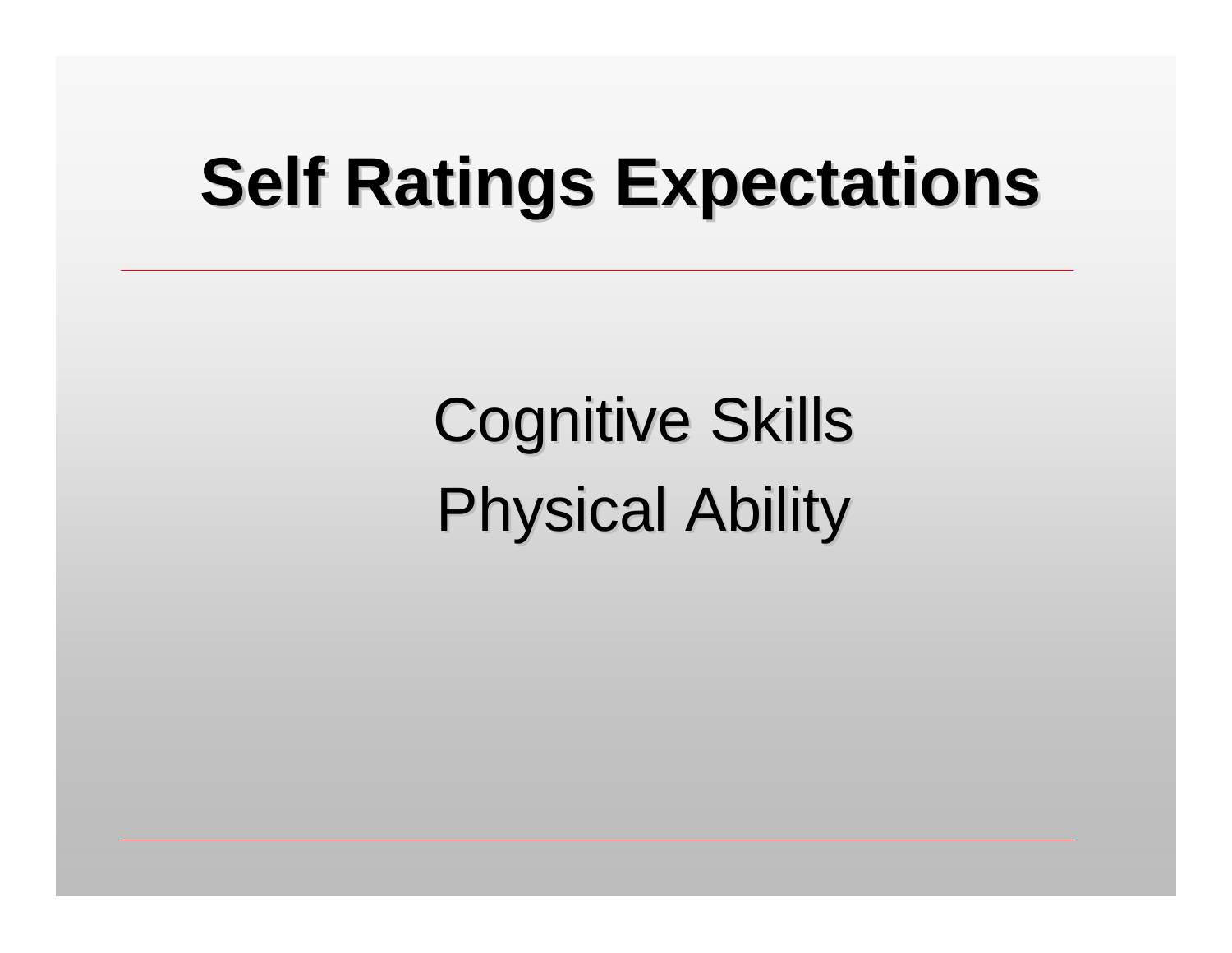### **Self Ratings Results Self Ratings Results**

**Cognitive Skills Interpersonal Skills Physical Ability**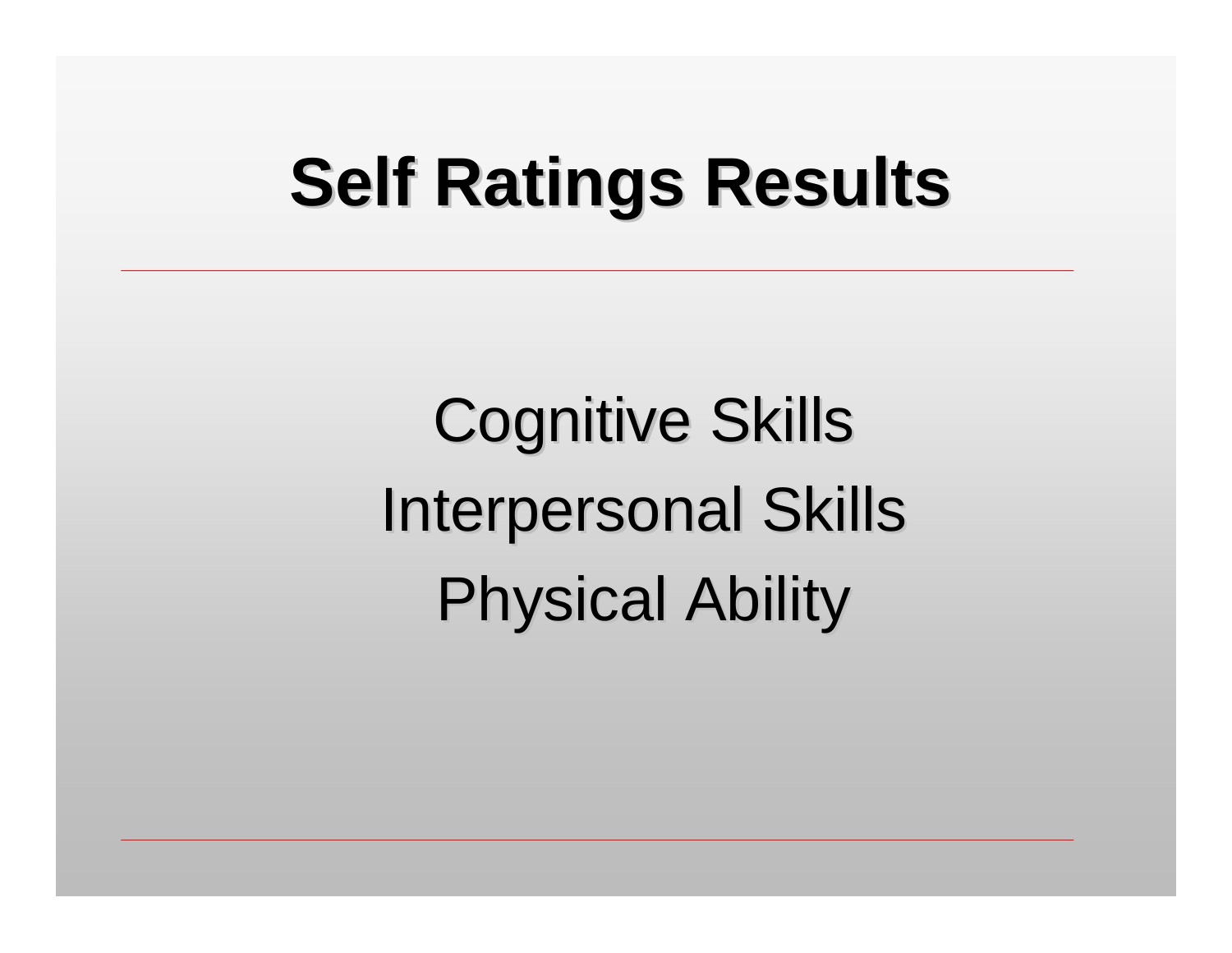## **Implications Implications**

- $\bullet$ • OCBs explained the most variance for both "Other" ratings.
- $\bullet$ • Regarding intelligence, Supervisor and Self ratings gave more weight to Cognitive Ability, more weight to Cognitive Ability, while Peers gave more weight to Practical Intelligence. Practical Intelligence.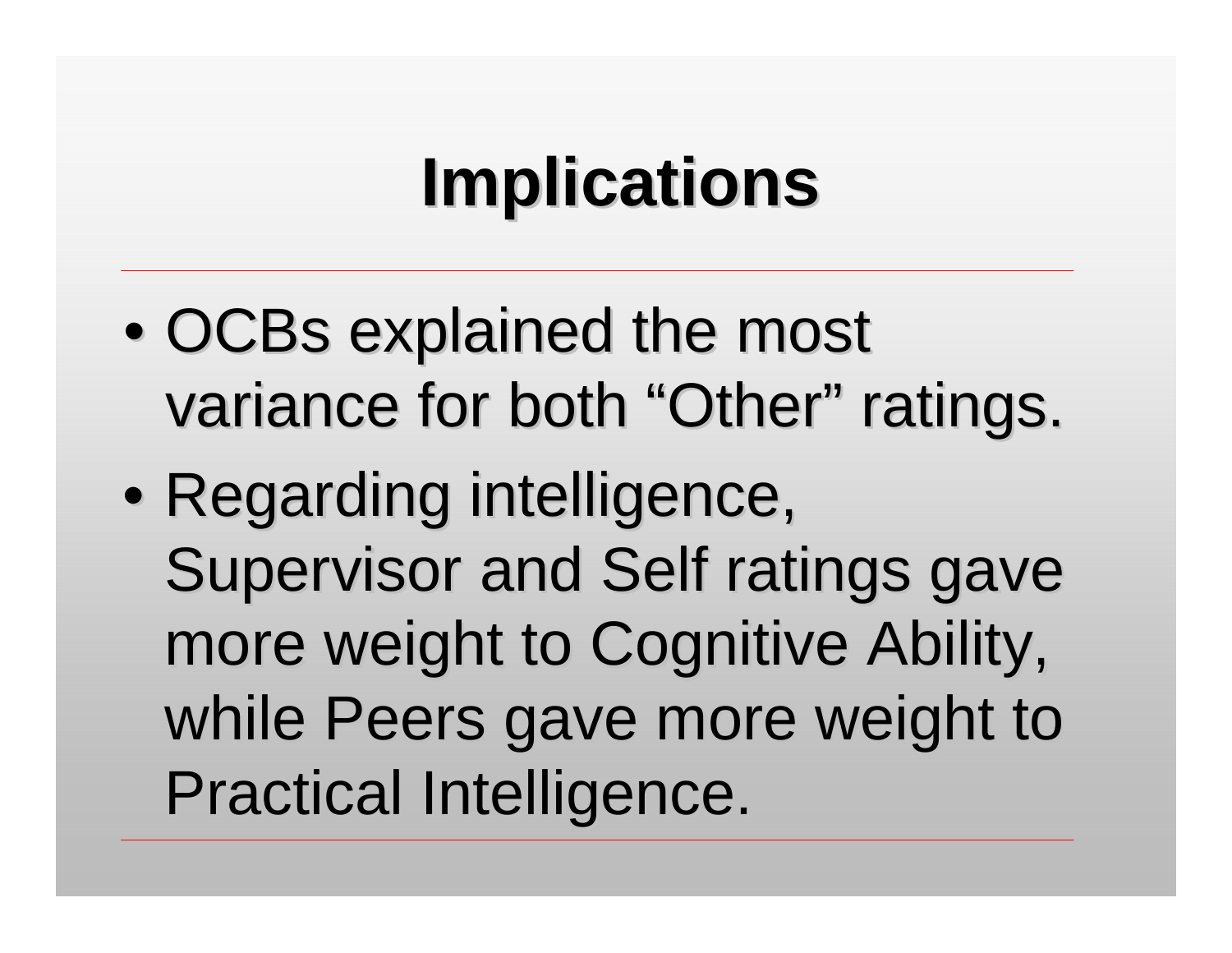## **Implications Implications**

- $\bullet$ • Interpersonal Skills appear to play a greater role in Peer and Self ratings than in Supervisor ratings.
- $\bullet$ • Self ratings appear to focus more on abilities rather than actual work behaviors.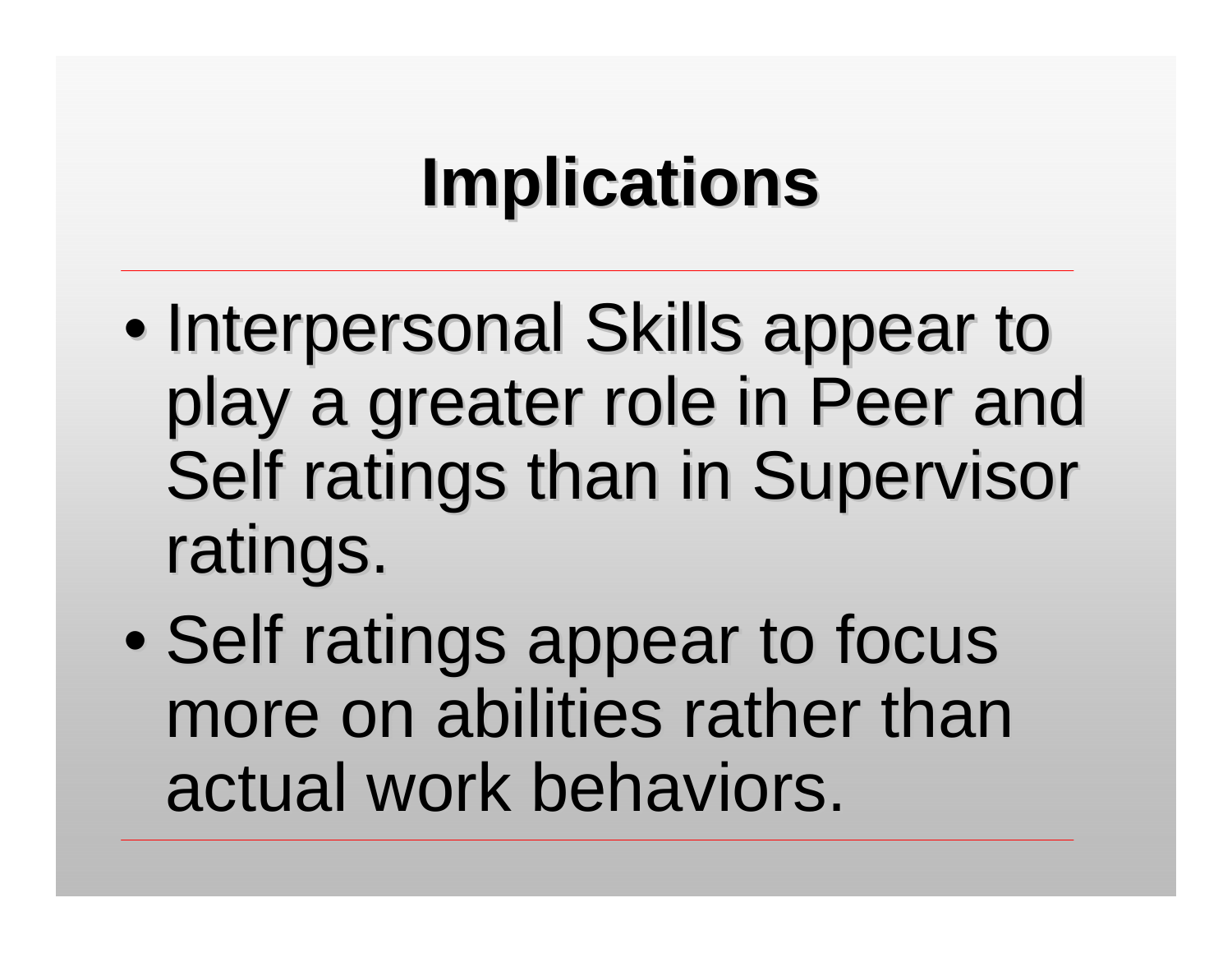## **Contributions Contributions**

- $\bullet$ • This research can be used to help<br>ratees better understand ratings<br>they receive from different sources.
- $\bullet$ • This research will assist Decision Makers in appropriately<br>interpreting performance ratings<br>from different sources.